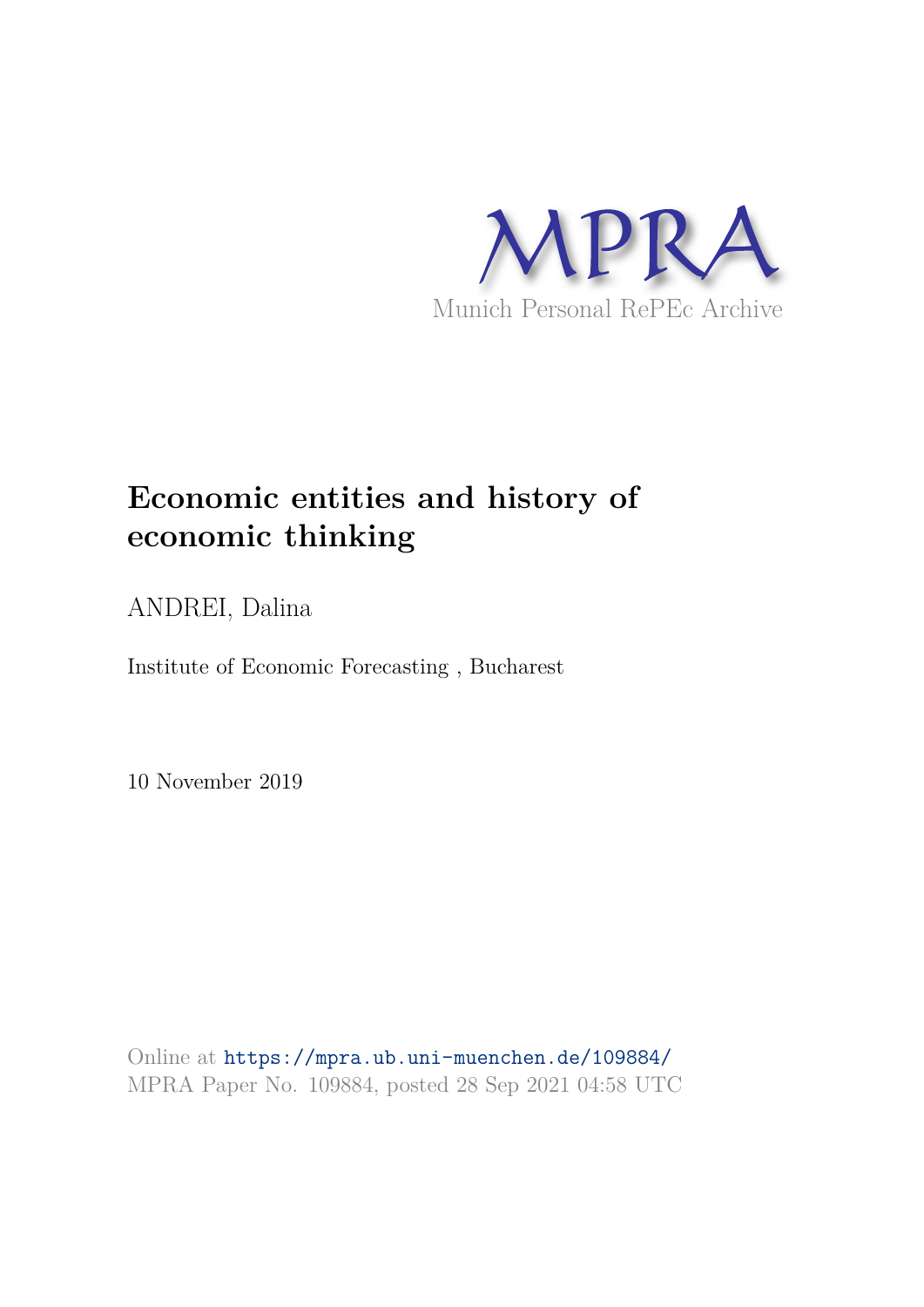# **Economic entities and history of economic thinking**

Dalina-Maria Andrei *Institute of Economic Forecasting Romanian Academy* 

### **Abstract**

*This below paper focuses on the economic entity concept. Difficult to find that (part of) economic literature not dealing with economic entities and afferent issues. But there won't be the definition the paper's starting point – this, assumable as followed by a whole description then inclining to a rather didactic text attitude --, but, on the contrary, there will be what is supposed to come out previously of all definitions. Or, this will be the history of economic thinking and here that part of history 'giving birth' to micro- and macroeconomic. And this will more precisely be about the JM Keynes' capital paper of 1936' focus that is what was called the 'Macro-Model'.*

**Key words:** economic entity, firms, banks & banking system, State & Government, rest of the world, flows & stocks

**J.E.L. classification:** B12, B17, C00, D00, E00, H00

## **1. Introduction**

Let us repeat it: difficult to find that part of economic literature not dealing with economic entities and/or afferent issues . Besides, an unwritten rule here is that all economic thinking context implying a name like that of John Maynard Keynes ought to be presumed, even worned as(at least) 'not simple' or, all the less, simplest. Let us just limit to this master's capital paper (Keynes, J.M., Théorie de l'Emploi, du Credit et de la Monnaie, Paris, Dunod, 1936), and there will be found out that the current literature, including manuals of economics, rather stays 'stacked' around its coordinates when regarding the economic entities

# **2. Literature review. A history of economic thinking: the 'birth' of micro- and macroeconomics**

Even a "macro-model", the Keynes' one, limits to what a mathematical model is claimed to be – in its restricted sense, this last simplifies the reality and that, presumably, on all its components and facets. This will be obvious immediately below, but despite this the Keynes' Macromodel stays and survives in the currently update reality. Another aspect in context is that , the master' himself openly rejects all parentship upon macroeconomics, plus he indicates the two basic theories that had been his paper's references. These last were dating since at least one and a half centuries earlier. Never too easy for Keynes recognising that his classic adversaries at that time had once in the past been the true parents of macroeconomics and in his capital paper he fully took the opportunity to harshly combat their position(s) as much as his , new' attitude (not to be here omitted the also truth that Keynes had shared the classics' view before 1936), was coming to be backed by the Great Depression's aftermath environment. We can assert that such a Keynes' , revenge' (As much as such a low word could ever be attributed to a great scholar like JM Keynes) might be punctually starting by rejecting his contribution's references in papers of Adam Smith, William Petty, David Ricardo, Robert Th. Mathus or even of the later Alfred Marshall ( To whom JM Keynes owed at least some of the beginning of his career), in favour of the one of an old (the 18th century end) French economist like Jean Baptiste Say, with his ,supply making its own demand'(As usually sometimes, there are voices claiming that 'supply creating its own demand' was different than the Say's real view and that such expression would entirely belong to JM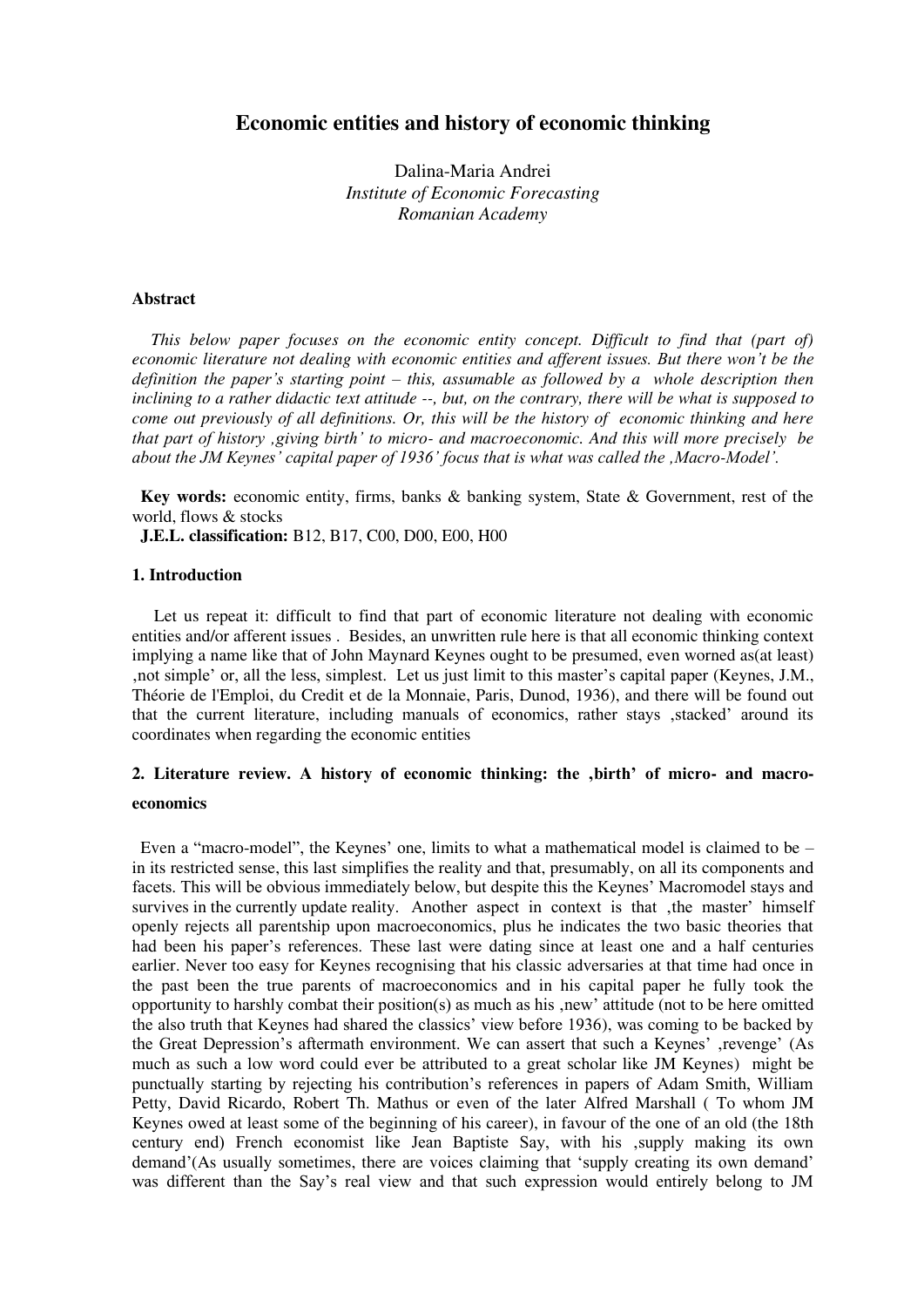Keynes himself ), the same with the  $,$  firms-individuals' or  $,$  closed economy' model – i.e. otherwise only good to be criticized in 1936.

Moreover, Keynes goes even further into the historical past to one generation previous to JB Say and keeping on the French authors' affiliation – i.e. his other author reference was found in the person of François Quesnay: an Adam Smith's contemporary, not even a classic, but part of the older Physiocrats' thinking camp and the author of *"Tableau économique"* , published in 1758, as a kind of ascendent of the nowadays , Input-Output' model of W. Leontief.

Shortly, Keynes couldn't deny the Quesnay-Say's ideas agreement on macroeconomics: the economic entities were the *firms* and *individuals* for both. The plea for macroeconomics as a selfdeveloped system – i.e. against all ideas of artificial economic restrictions . that is for the classics all over and so Keynes proves more sensitive to the Quesnay's view side. All the more, the last contains, besides the two groups of economic entities, the *flows,* inevitably linking them to oneanother and part of their whole activity. Let us have the simple Quesnay's view in Diagram 1.

And then Keynes takes over the Quesnay's view and replies to, first by unifying diverse (physical) flows into *national income(Y)* flowing from firms to households and *consumption(C)*  flowing back from households to firms  $-$  i.e. the automatic Y=C equality yet belonging to François Quesnay(Diagram 2), then not being taken over by Keynes. And that was due to such a model – i.e. of flows --reasoning with the JB Say's markets' – i.e. of goods and of labour – equilibrium.

 Back to Quesnay again, his merits equally remain on the aspect regarding *economic entities* – i.e. the author does here suggest the last's behavioural specificity and so diversity that extends from entities to afferent *flows* within the large macroeconomic picture (Andrei 2019a, pp.272-276).

*Figure no. 1. Economic entities and flows for Francois Quesnay (1)* 



*Source Andrei, (2019a)* 

In which:  $[F]$  = firms,  $[Ind]$  = individuals,  $(L)$  = labour,  $(w)$  = wages,  $(S)$  = supply of goods  $(D)$  = demand of goods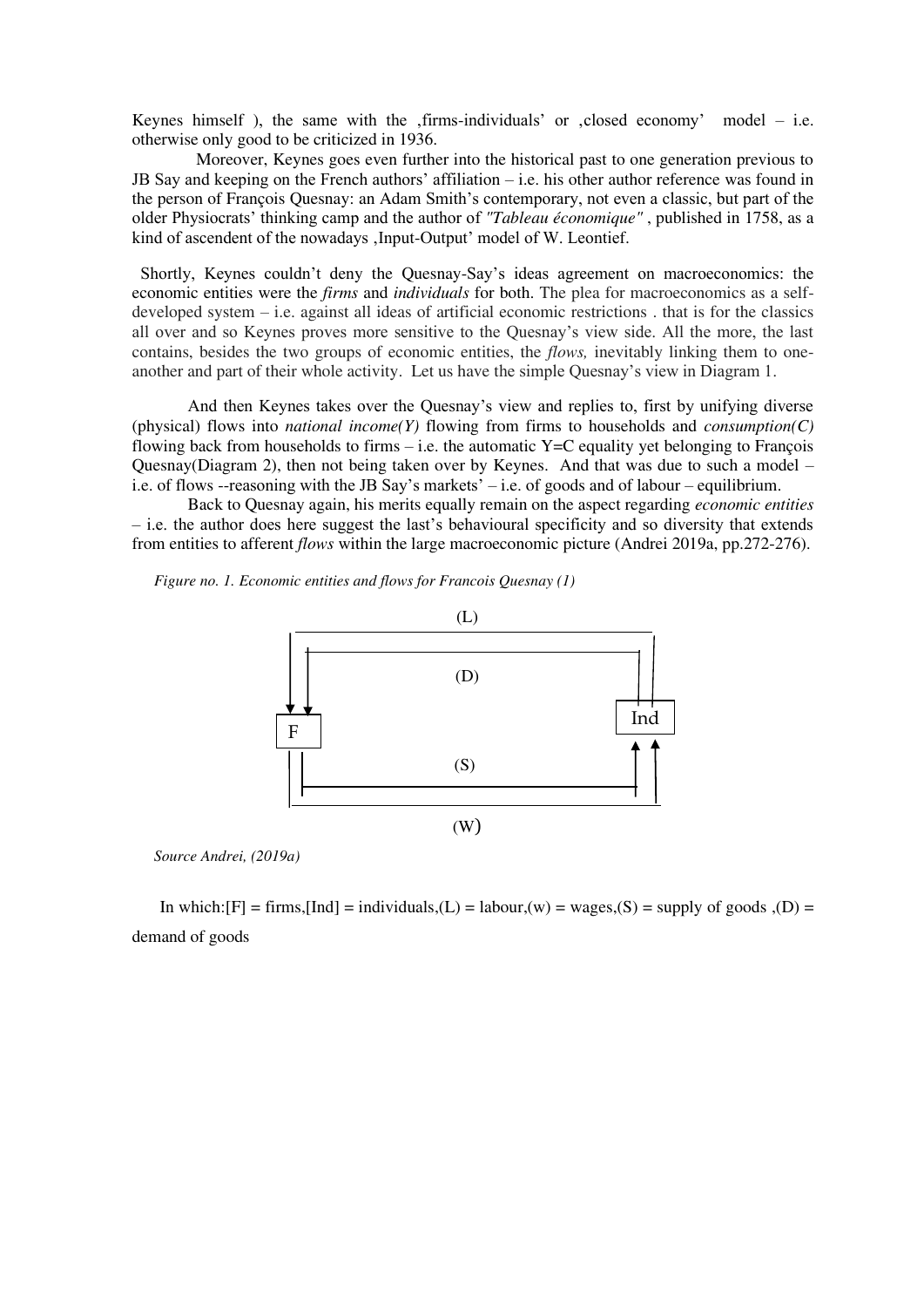*Figure no. 2. Economic entities and flows for Francois Quesnay (2)*



*Source Andrei, (2019a)* 

In which: $[H]$  = households,  $(Y)$  = national income,  $(C)$  = consumption, Equilibrium/automatic:  $Y = C$ 

Shortly, Keynes goes on the *Macromodel'*s analysis, concomitantly rejecting the Quesnay-Say basic equilibrium presumed and so the (good) result here coming then was the model's essential view transformation, actually here adding newly identified economic entities and flows between – i.e. to the existing firms [F] and households [H](Andrei 2019b), on the one hand, and national income $(Y)$  and consumption  $(C)$ , on the other. These new (groups of) economic entities are: the banks [B], State-Government [G] and rest f the world [W], each of them with a pair of additional flows (Diagram 3).





*Source Andrei, (2019a)* 

In which:  $Y = C + S + T + M$ ,  $Da = C + I + G + X$ Echilibrium/conditioned: Da = Y

Basically, Keynes accepts that firms[F] pay wages to the households' members[H] and provide their goods produced to market – i.e. and this is *national income(Y).* Individuals/ households[H] receive the last, first for their *consumption*  $(C)$  – i.e. the same as in the Quesnay's view --, but then to consumption Keynes adds some alternatives – i.e. individuals/households *save (S)* something of their income, pay *taxes(T)* and do access some *imports(M)* for the same consumption, here from a different market than the domestic one:  $Y = C + S + T + M$ 

On the firms  $[F]$  side – i.e. the left hand side of the above picture – they provide national income to households $[H]$ , but only basing on both market demand received from  $-$  i.e. the same as *consumption(C),* not viewed as the classic goods' destruction, but on the contrary, feeding the new(next short time-term) *national income(Y)*– and labour – i.e. here, more or less offset by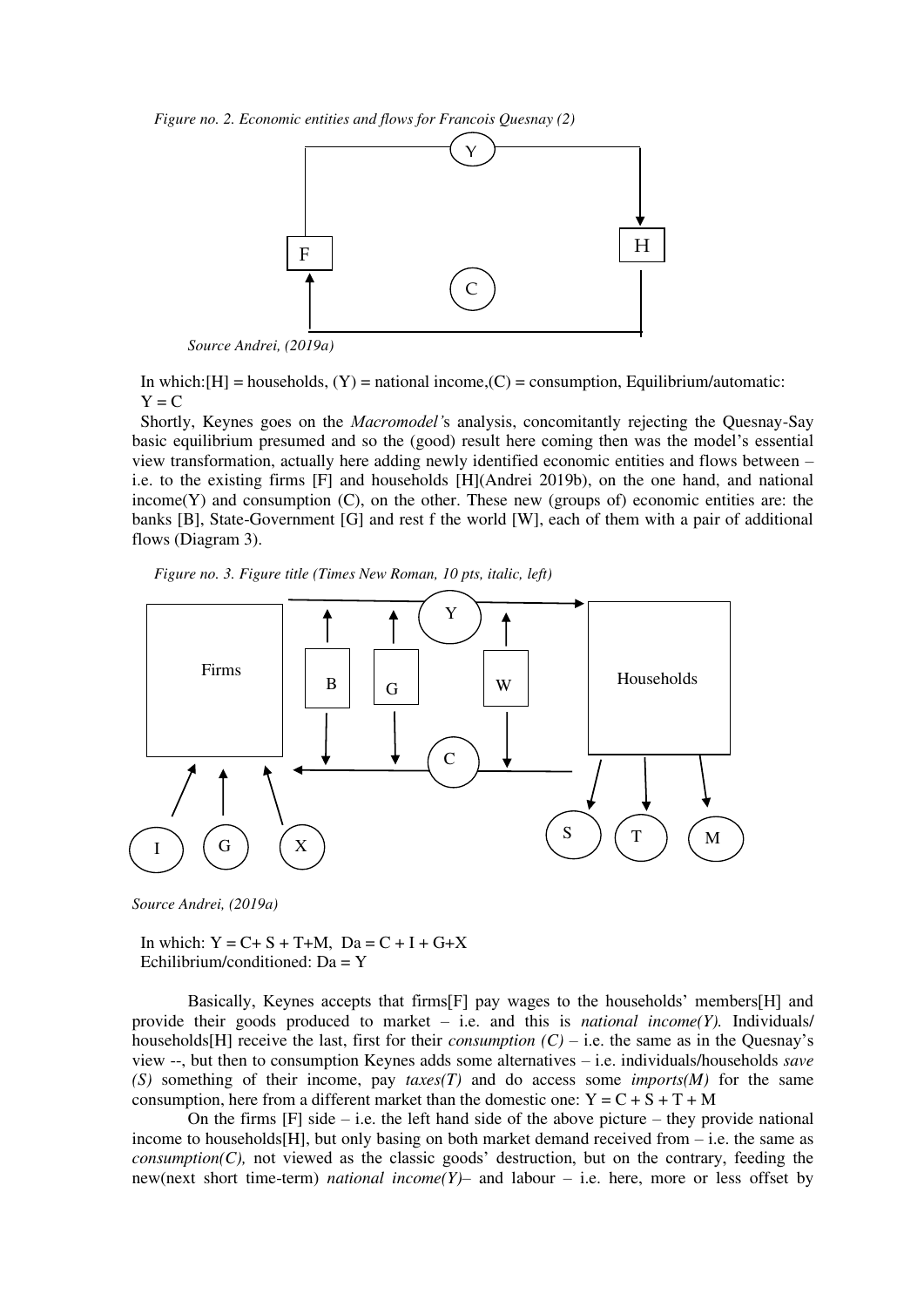*investments (I)* and *government spending(G)* --, *exports(X)* here added for the same above alternative market to the home one, as the new open economy expression:  $C + I + G + X = AD$ 

And here to be noticed the *aggregate demand(AD),* as the Keynesian alternative to *national income(Y)* in new circumstances of macro equilibrium – i.e. conditioned, as  $Y = AD$  only when concomitantly I=S, G=T and X=M on the same short term. This is the way of the Keynesian type transforming the ancient Quesnay's view of macroeconomics.

Actually, macroeconomics (thinking) entering the Great Depression's aftermath here met a new and large debate between the classics' presumable *self regulating* capacity and the Keynes' expressed *need for dirigisme* – i.e. the origin of (macro)*economic policies* every since -- of the (macroeconomic) system. Or, this debate stays the same today.

## **3. Findings**

First of all, there is a kind of economic thinking pattern lying between *microeconomics* – i.e. the economic entity description – and *macroeconomics* – i.e. the same for national economy –, as there was in the case of tandem between the domestic and international markets  $-$  i.e. the same scale criterion. Since David Ricardo – i.e. the early 19th century – the international market had no definition in the absence of the similarly clear definition and understanding on the domestic market side; and conversely. Both nation and international entities do benefit of the same, starting point', at least on the economics side.

 Or, it is similar for *micro-macro*-economics: microeconomics do find the structural economic entities' behavioural diversity, while it is macroeconomics finding this last as singular factor of making entities work and even of keeping their sense of existence – i.e. as individually. Any individual firm/bank/insurance organization does exist only when macrosystem, with its all entities and flows between, is and remains in place; never without. From the other stand point, it is all economic entities shaping the (macro)economic system very together.

 Second, economic entities are defined by their linkages with specific *flows* made either. Flows are as diverse as entities, e.g.: flows of capital, of money, of productions and production factors, of labour etc. – i.e. all kinds of matters and values. On the other hand, flows, as their whole, form the *economic circuit* – that is basing and shaping the macro-system (*Seminar , Agentii*) *Economici". Capitolul 3*, pp. 2-4). Then, judging on the common above Quesnay-Keynes model principle this circuit easy finds the equilibrium, where firms-households relink and on the contrary – i.e. here, for the equilibrium -- when/where more economic entity types get here involved.

Back to the above entities' and flows' diversity, there is to debate both about several understandings of this and even about , several flow diversities'. Let us go back to the above Diagrams 2 and 3 and easily imagine the money flow as contrary to given arrows sense. Or this money flow so here reveals the other arrow sense flow as non-monetary, so material and that will be identified with a physical multiplicity of materials in movement. One of such diversity ideas might be found further on... back even towards the Quesnay view; another one imagining production, as individual flows – i.e. those flows cumulating individually as a diversity of other flows, those of the factors of production.

### **3. Conclusions**

 The next conclusion sees the economic entity in another perspective than the one above regarding its interaction with specific environment  $-$  i.e. the economic entity might be (why not?) a system, and economic system in itself. This is a whole, a self-contained one. This is a distinct factor of the economy. This identifies itself with an economic activity that is itself clearly defined and described. Plus, economic entity and its activity both stay out of all subordination  $-$  e.g. to other entities or to authorities of all kind.

Or this is a truth clearing the way for an ideology of systems  $-$  i.e. the whole economy is a system as much as all economic entities in. Besides, in a rather pragmatical view it doesn't belong to economic entities the one who does subordinate to other commands. On the contrary, the economic entity is that basic concept missed by that ,political economy' claimed by totalitarian pro-Marxian ideologies – i.e. the economic entity is always for that (free) economy overall basing